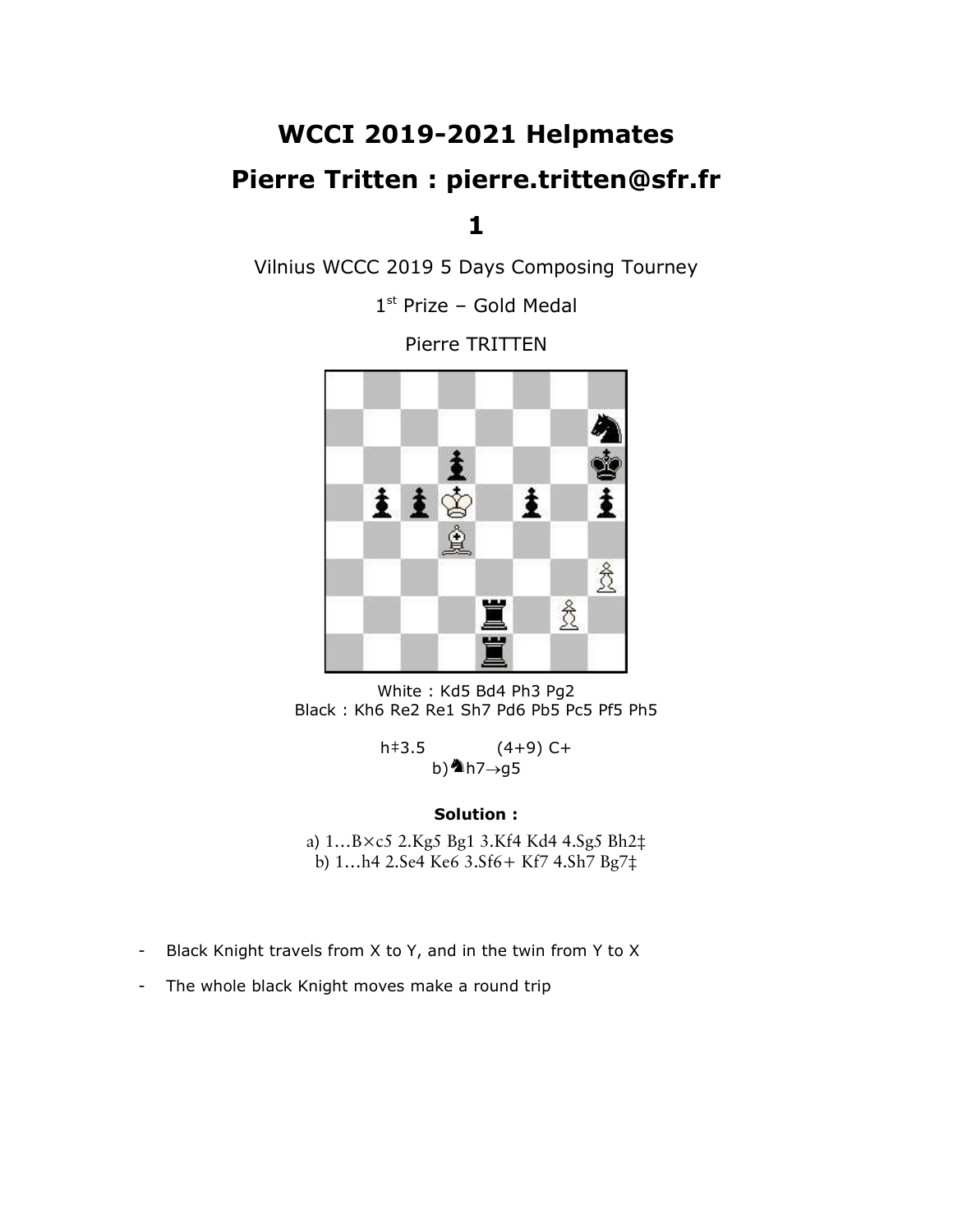## 2

2019 Superproblem TT 221

### 2nd Prize

### Pierre TRITTEN



White : Kd4 Rg1 Bc2 Black: Kf2 Rb2 Sg2 Sf1

h‡2 (3+4) C+ 4.1.1.1

### Solution :

1.Ke1 Bd3 2.Rd2 R×f1‡ 1.Sd2 Rf1+ 2.Ke2 Bd3‡

1.Sf4 Rg2+ 2.Kf3 Be4‡ 1.Rb1 Be4 2.Re1 R×g2‡

- Interchange of white moves in the two couples of solutions
- Echo mates
- Miniature setting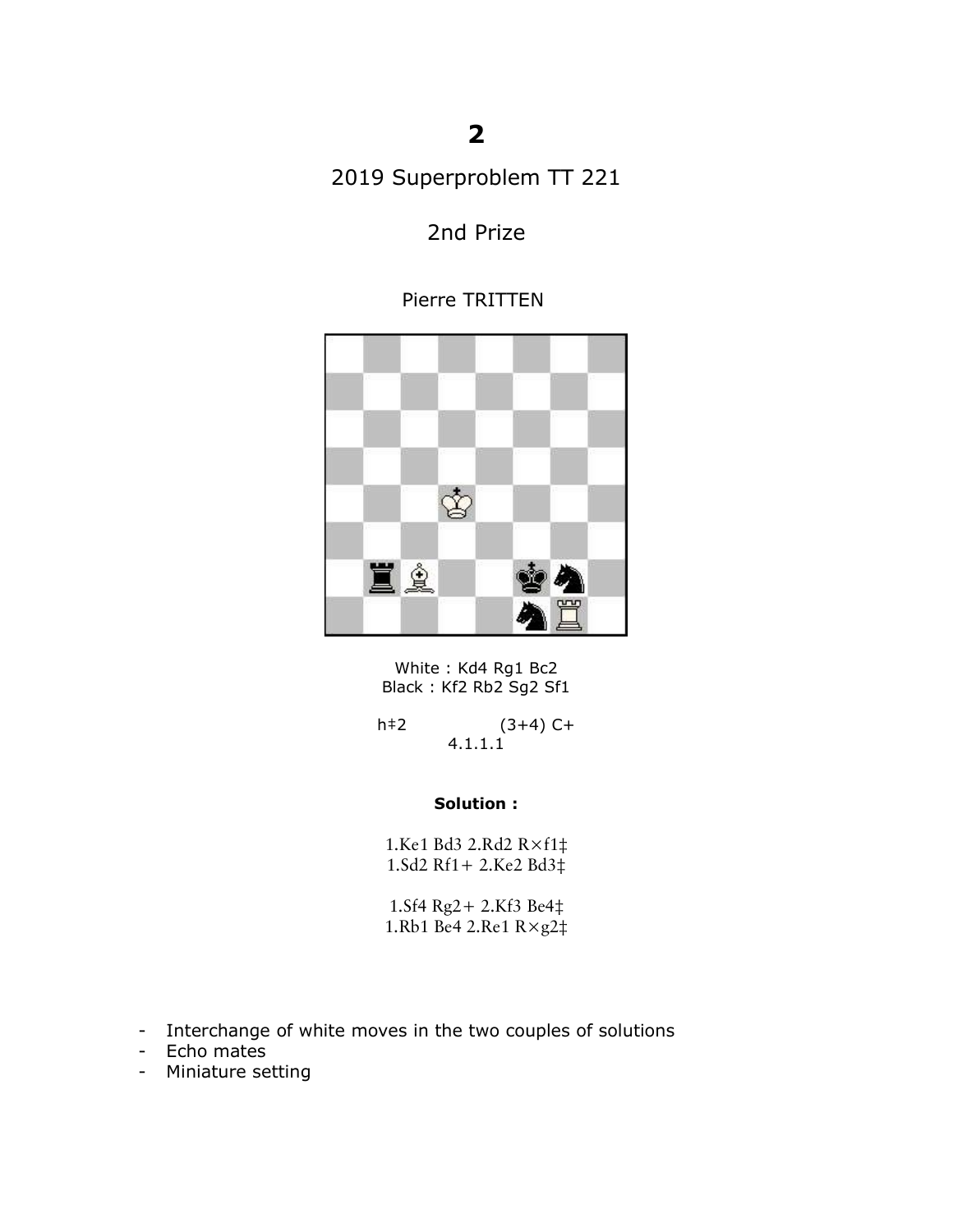## 10° Tourney Maroc Échecs 2020 Section E

 $1<sup>st</sup>$  HM

Pierre TRITTEN



White : Kd8 Rf5 Sé5é3 Pg4g3 Black : Kd4 Qg6 Rd1 Bb1 Sç1 Pç5é2f2

h‡2 (6+8) C+

2.1.1.1 b) $\mathbb{I}$ f5 $\rightarrow$ e6 2.1.1.1

Solution :

a) 1.Sd3(Bd3?) Rf4+ 2.K×é3 Sç4‡ 1.Bd3(Sd3?) S5ç4 2.Ké4 Rf4‡ b) 1.Qé4(Bé4?) S3ç4 2.Kd5 Rd6‡ 1.Bé4(Qé4?) Rd6+ 2.K×é5 Sç4‡

- Interchange of white moves in the two couples of solutions

- Anti dual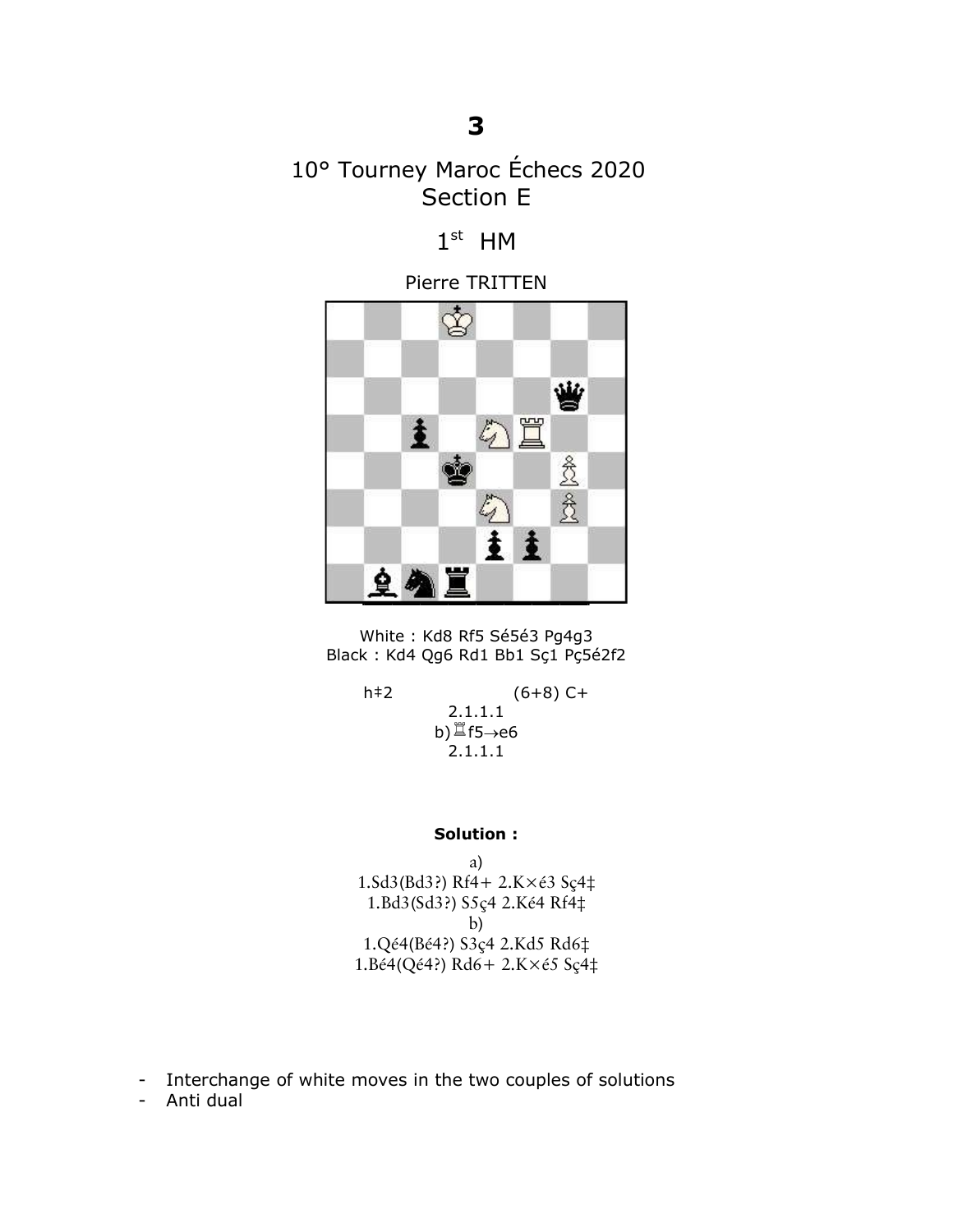## 6 FRME Composing Tourney 2020 Helpmates 2,5-3

## 5-6 Prize

Pierre TRITTEN



White : Kd8 Bd7g3 Sd5 Ph4ç2 Black : Kf3 Qa1 Ra4d2 Bf4é2 Sé3h1 Pf7h6

> h‡2.5 (6+10) C+ 0.2.1.1.1.1

### Solution :

1…S×é3 2.Bf1 Sd5 3.Ké2 Bg4‡ 1…B×a4 2.Kg4 Bd7+ 3.Kh5 S×f4‡

- Interchange of function between white half-pinned pieces
- Switchbacks
- Model mates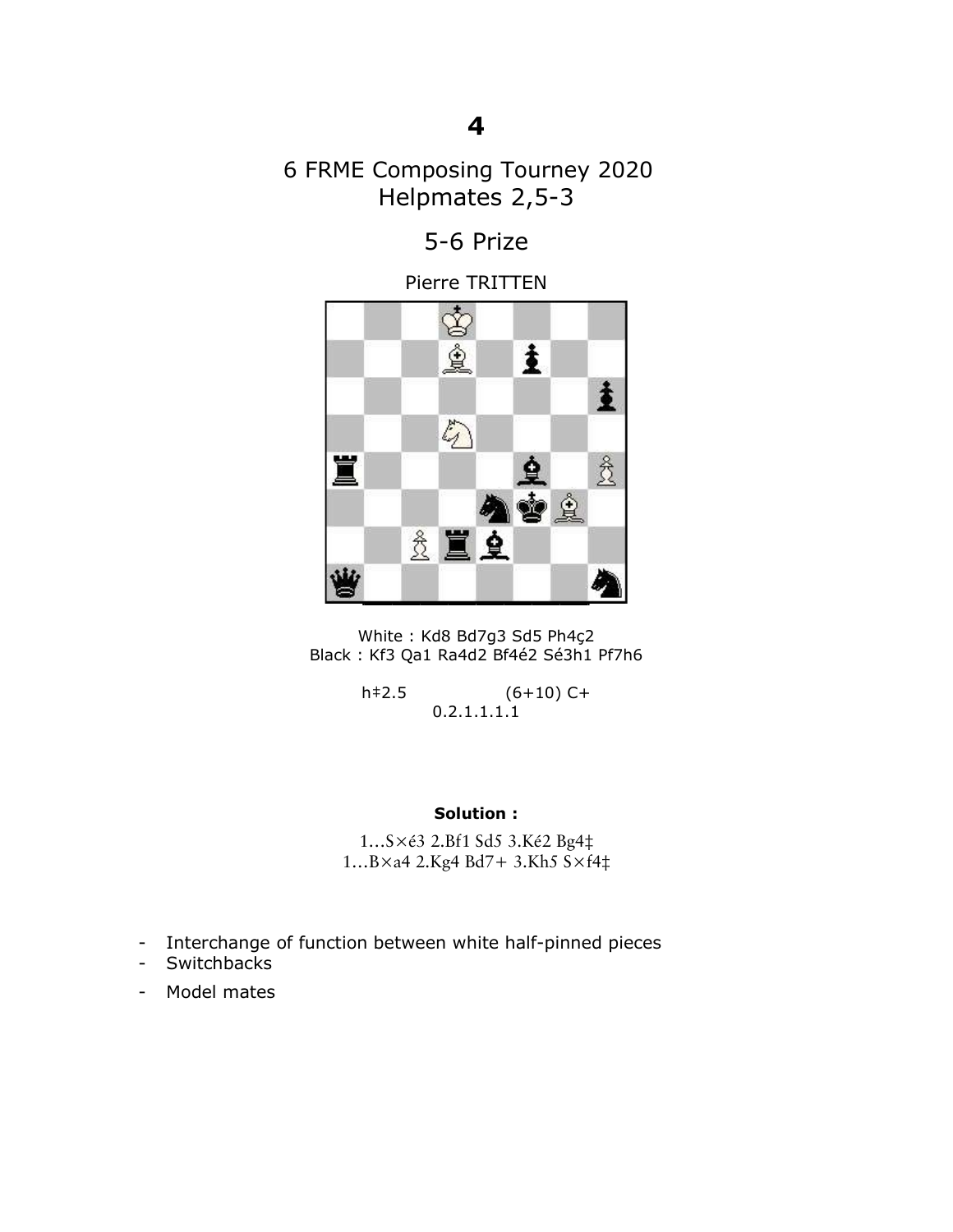# H1301, Problem Paradise 96 oct. 2021 No award available



Pierre TRITTEN

White : Kb5 Qb7 Ph2 Black : Kf5 Qç7 Rg4 Bd5g5

 $h \neq 2,5$  (3+5) C+ 0.2.1…

#### Solution :

1…h3 2.Qé5 Qg7 3.Bf6 Q×g4‡ 1…h4 2.Bé6 Qg2 3.Ré4 Q×g5‡

- Reciprocal white Queen line opening by Black on the same line, in two opposite directions

-

- All black moves open a line for white Queen
- White Pawn one-two
- Model mates